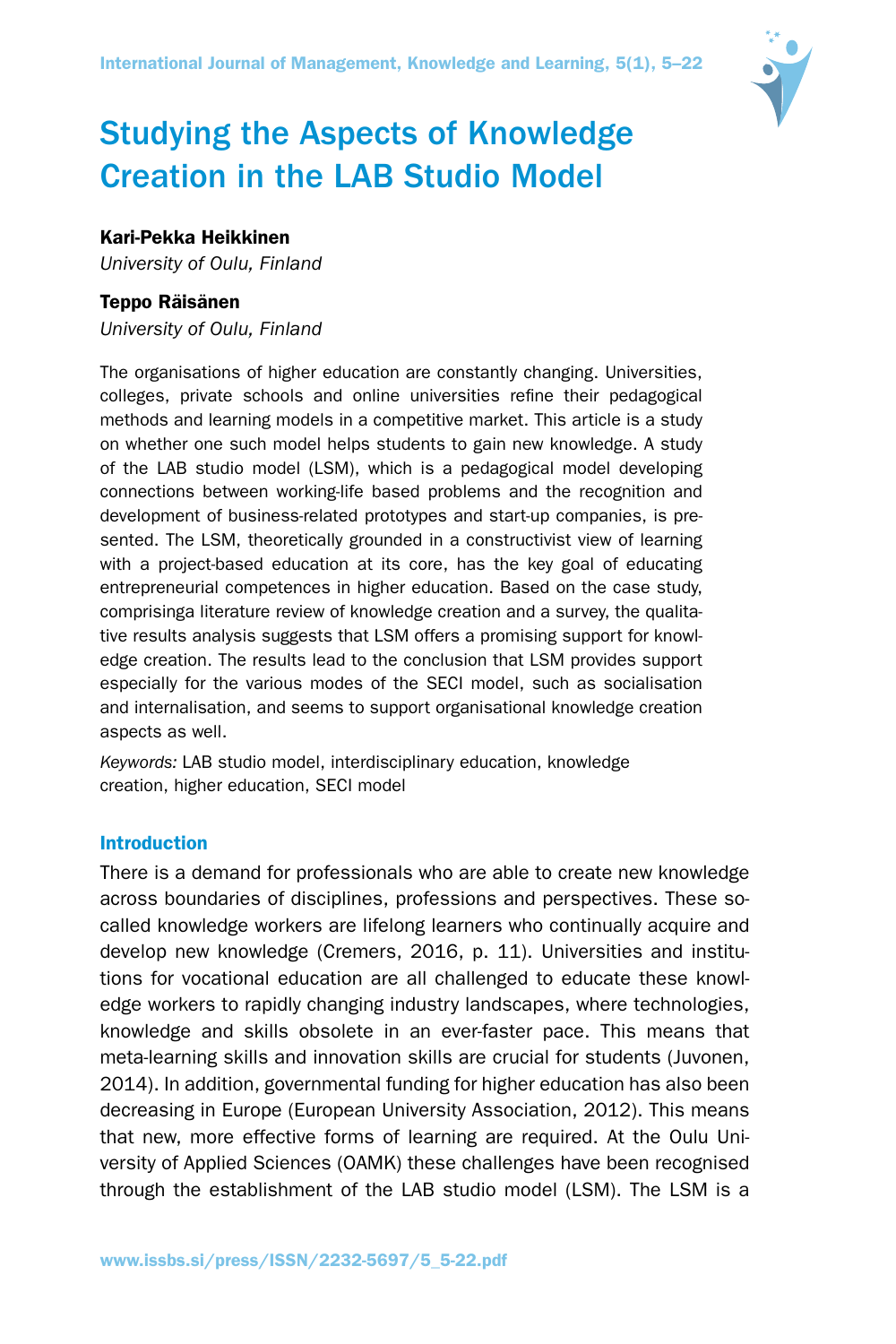higher education, interdisciplinary education model utilising studio based learning (Bull, Whittle, & Cruickshank, 2013) and aimed at training competent new professionals, self-directed teams and new businesses with an industry focus.

Today, learning is generally seen as both constructive, i.e., learning is done on top of previously gained knowledge (Tuomi, 1999), and cognitive, i.e., learning is a mental process influenced by intrinsic and extrinsic factors (Kim, 2005). One way to understand learning is to look at it through the concepts of knowledge – as we learn we gain new knowledge. In IT literature, knowledge is defined usually by distinguishing between knowledge, information and data. Data is seen as raw numbers and facts, information as processed data and knowledge as personalised information. What is important in this classification is the distinction of knowledge and information. Knowledge should be something more than information – otherwise there is nothing new or interesting in knowledge management (Fahey & Prusak 1996). Thus, following Tuomi's (1999) view Alavi and Leidner (2001) state, 'information is converted to knowledge once it is processed in the mind of individuals.' In this view, knowledge is information plus something more. This 'something more' is the associations, memories, past experience – previous knowledge that the individual possesses – that are related to the information. In this regard. knowledge is 'information possessed in the mind of individuals: it is personalised information' (Alavi & Leidner, 2001). An interesting part of this definition is that 'knowledge becomes information once it is articulated and presented in the form of text, graphics, words, or other symbolic forms' (Alavi & Leidner, 2001). So knowledge does not exist without individuals. As such, constructive and cognitive learning plays a key role in knowledge creation. From an educational point of view, it is important to find pedagogical methods that help students to learn and generate new knowledge. Studies about knowledge creation and its methods applied to higher educational settings are done by, e.g., Omona, van der Weide, and Lubega (2010), Yeh, Huang, and Yeh (2011), Biasutti and Heba (2012), and Cheng, Ho, and Lau (2009). Despite the growing interest towards higher education settings utilising studio based learning – e.g., Carter and Hundhausen (2011), Bull and Whittle (2014), and Bosman, Dedekorkut, and Dredge (2012) – they are not studied by the theory of organisational knowledge creation. In this article, a study of the most commonly referred organisational knowledge creation theory, SECI model (Nonaka, 1994; Nonaka & Takeuchi, 1995), as part of LSM utilising education program, more specifically the case Oulu Game LAB (OGL), is introduced. As the studio learning models emphasise learning in interdisciplinary teams and projects, this paper focuses on organisational knowledge creation. For this, SECI model provides the theoretical background. The research question is defined as: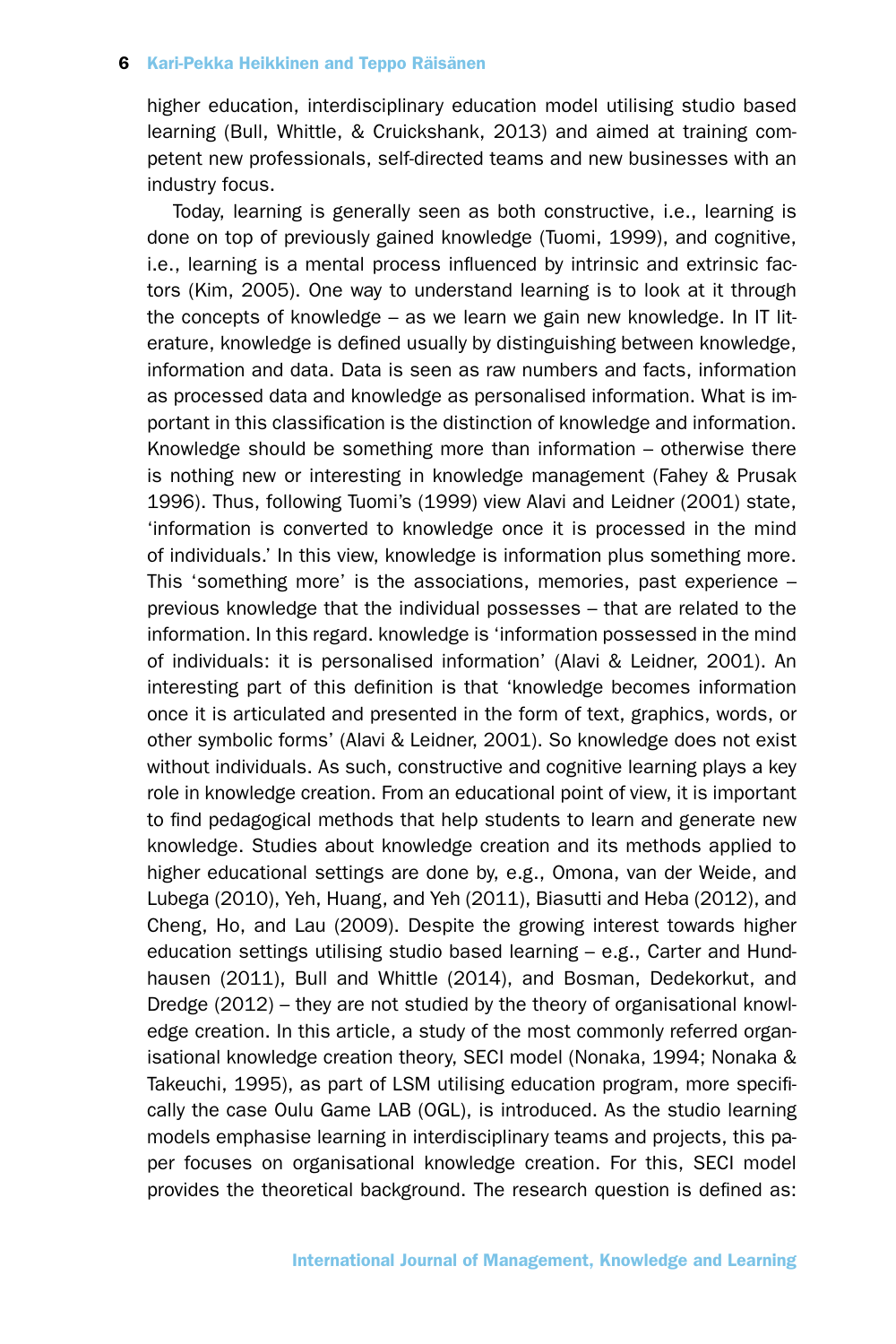*Does the LAB studio model have support for the most common knowledge creation model as identified by the literature?* In the second section organisational knowledge creation is discussed. In the third section the LSM for higher education is introduced and in the fourth section the LSM is analysed through the literature review of knowledge creation theories and the interview study. Finally, the fifth section discusses and concludes the paper.

# Organisational Knowledge Creation

There are many different models and theories trying to explain how new knowledge is being created. For an excellent review, please see Alavi and Leidner (2001). Nonaka, Toyama, and Konno (2000) state that 'knowledge is created in the spiral that goes through two seemingly antithetical concepts such as order and chaos, micro and macro, part and whole, mind and body, tacit and explicit, self and other, deduction and induction, and creativity and control.'

The dynamic theory of organisational knowledge creation, also called the SECI model, has four modes of knowledge conversions that are created when tacit and explicit knowledge interact. The modes are (Nonaka, 1994; Nonaka and Takeuchi, 1995) socialisation, externalisation, combination and internalisation, as illustrated in Figure 1.

*Socialisation* is a process of sharing experiences (Nonaka, 1994). It creates new tacit knowledge from existing tacit knowledge. For example, by observing a colleague, the observer can learn through imitation or practice. Typically the new tacit knowledge is in a form of shared mental models or technical competences. *Externalisation* is a process of articulating tacit knowledge into explicit concepts (Nonaka, 1994). Externalisation is the key



Figure 1 The SECI Model of Knowledge Creation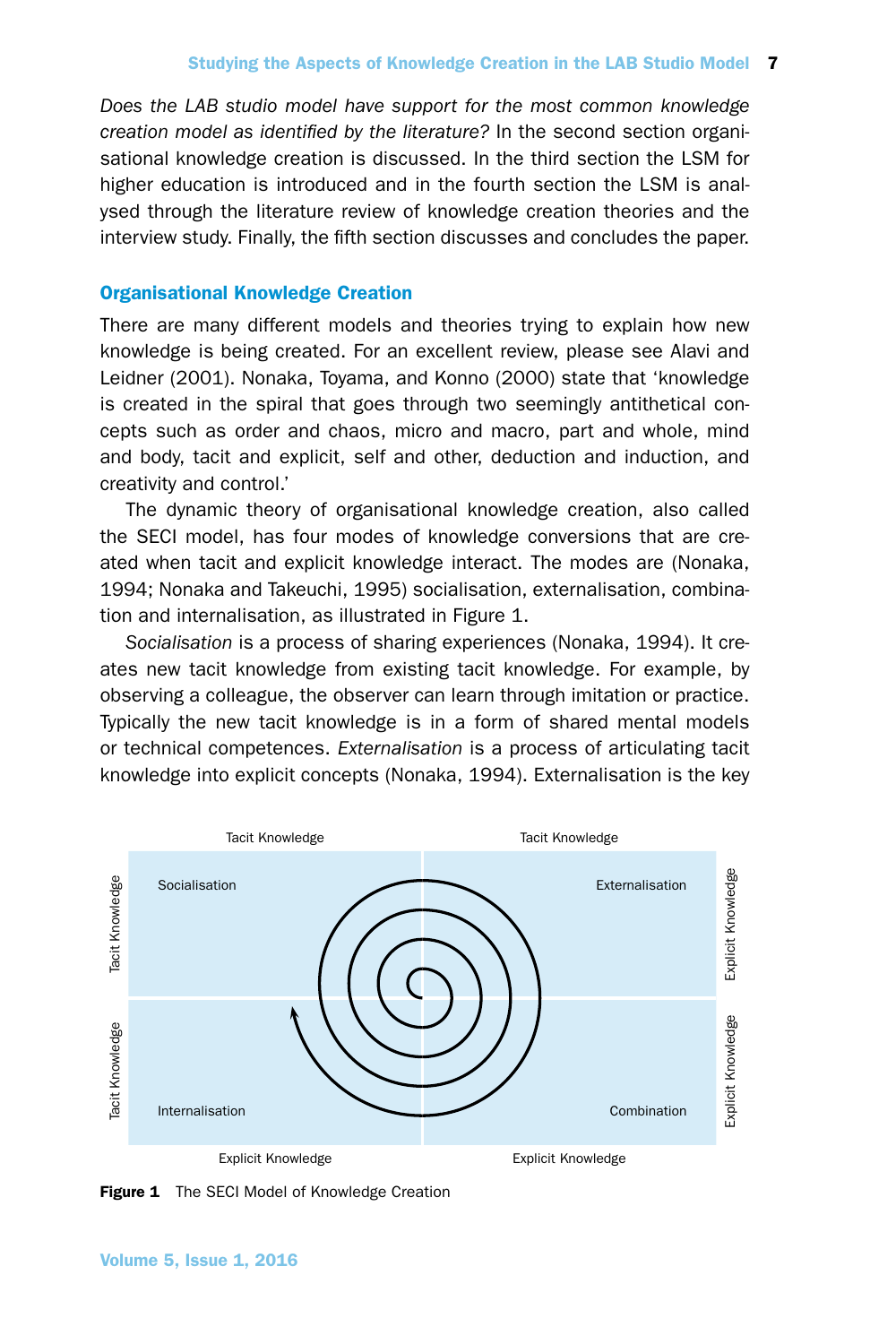

Figure 2 Five-Phase Model of the Organisational Knowledge-Creation Process (adapted from Nonaka and Takeuchi, 1995)

process in the theory, as it is the process that creates new explicit concepts from the tacit knowledge. *Combination* is a process of systemising concepts into a knowledge system (Nonaka, 1994). It creates new explicit knowledge from existing explicit knowledge. It is the kind of knowledge creation that happens in formal education or training at schools. *Internalisation* is a process of embodying explicit knowledge into tacit knowledge (Nonaka, 1994). Reading documentations or watching videos is an example of the kind of 're-experiencing' that internalisation requires. Also 'learning by doing' can be seen as an example of internalisation.

In addition to SECI, Nonaka and Takeuchi (1995) also provide a fivephase model of the organisational knowledge-creation process. The model consists of the following phases: sharing tacit knowledge, creating concepts, justifying concepts, building an archetype and cross-leveling knowledge. Figure 2 illustrates the process.

As organisations cannot create knowledge by themselves the knowledge creation starts by harnessing the tacit knowledge residing in the individuals, *sharing tacit knowledge.* This phase matches with the socialisation mode of the spiral. The second phase, *creating concepts,* uses collective reflection to verbalise the shared mental models into words and phrases and, finally, into explicit concepts. The externalisation mode of the knowledge creation spiral is similar to the creation of concepts-phase. As these concepts are created, the organisation must screen them in order to justify the 'true beliefs' among the rest. This third phase, *justifying concepts,* does not have equivalent in the knowledge conversion modes. The organisation needs some sort of criteria for the justification. For example, some con-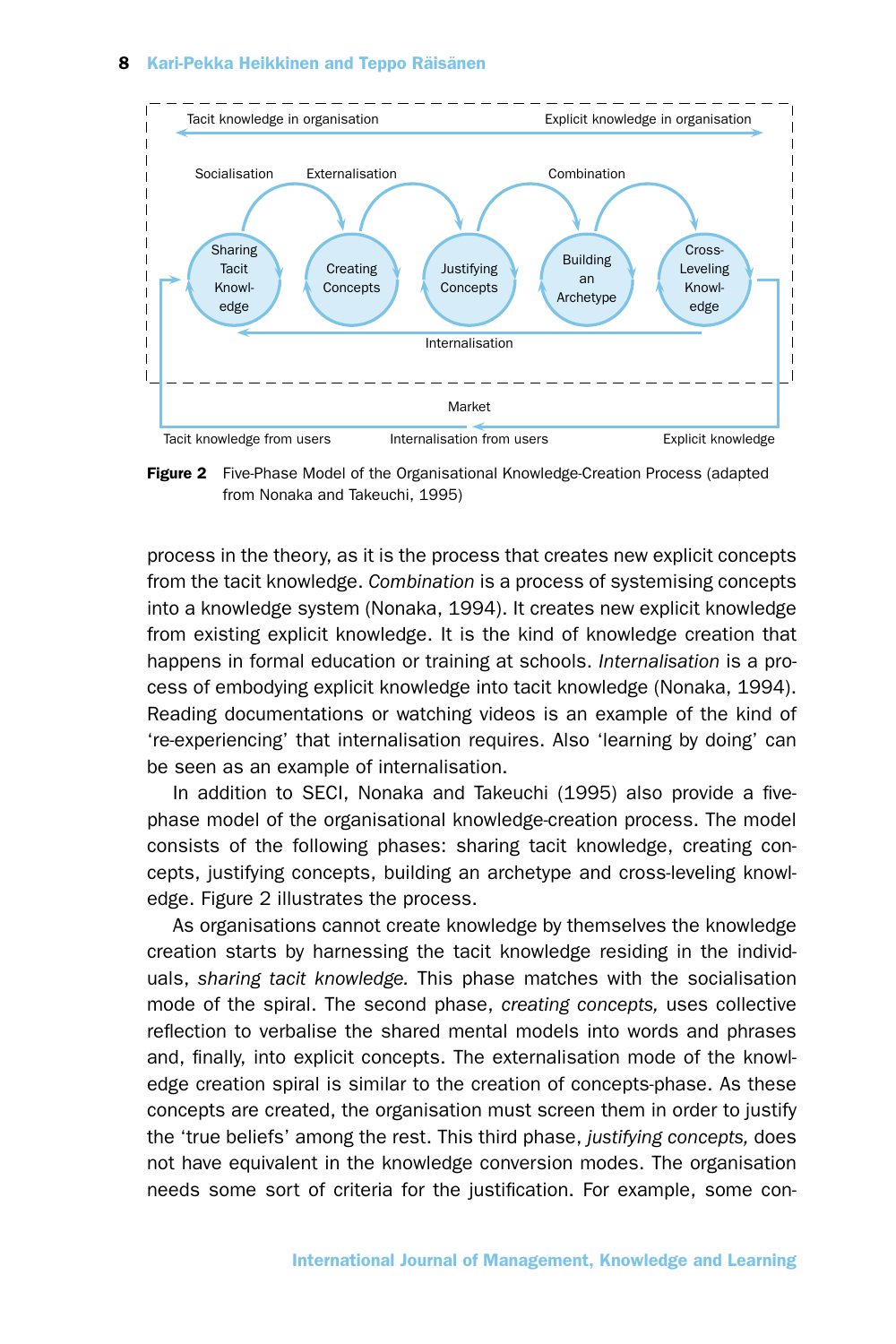| Aspect                      | Description                                                                                                           |
|-----------------------------|-----------------------------------------------------------------------------------------------------------------------|
| Socialisation               | Sharing experiences, creating new tacit knowledge from tacit<br>knowledge.                                            |
| Externalisation             | Process of articulating tacit knowledge into explicit concepts.                                                       |
| Combination                 | Creating new explicit knowledge from existing explicit knowledge,<br>combining existing knowledge into new knowledge. |
| Internalisation             | Process of embodying explicit knowledge into tacit knowledge.                                                         |
| Creating concepts           | Collective reflection to verbalise the shared mental models and<br>into explicit concepts.                            |
| Justifying concepts         | Process of justifying that the created concepts are true.                                                             |
| Building an archetype       | Build a prototype of the product under development.                                                                   |
| Redundancy                  | The existence of information that goes beyond the immediate<br>operational requirements of organisational members.    |
| Requisite variety           | Combining information differently, flexibly, and quickly, and by<br>providing equal access to information.            |
| Justifying concepts         | Process of justifying that the created concepts are true.                                                             |
| Building an archetype       | Build a prototype of the product under development.                                                                   |
| Cross-leveling<br>knowledge | Move the justified concepts on to another ontological level where<br>new knowledge creation process can begin.        |

Table 1 Models and Aspects Related to Knowledge Creation Identified

Notes Adapted from Nonaka and Takeuchi (1995).

cepts may be too expensive or otherwise not feasible. The justified ones can be taken to the fourth phase, *building an archetype,* which can be a prototype of the product under development, for example. As the prototypes are usually built by combining existing knowledge with the newly built concept, this phase is close to the knowledge conversion mode of combination. The fifth and final phase of the model is the *cross-leveling knowledge.* In this phase, the newly created, justified and modelled concept moves on to another ontological level where a new cycle of knowledge creation process can begin.

In Table 1 the aspects identified in the literature review are displayed. Sharing of tacit knowledge is omitted because it is equal to the SECI model of socialisation.

Collective reflection to verbalise the shared mental models and into explicit concepts. Justifying concepts Process of justifying that the created concepts are true. Building an archetype Build a prototype of the product under development. Redundancy The existence of information that goes beyond the immediate operational requirements of organisational members. Requisite variety Combining information differently, flexibly, and quickly, and by providing equal access to information. Justifying concepts Process of justifying that the created concepts are true. Building an archetype Build a prototype of the product under development. Cross-leveling knowledge Move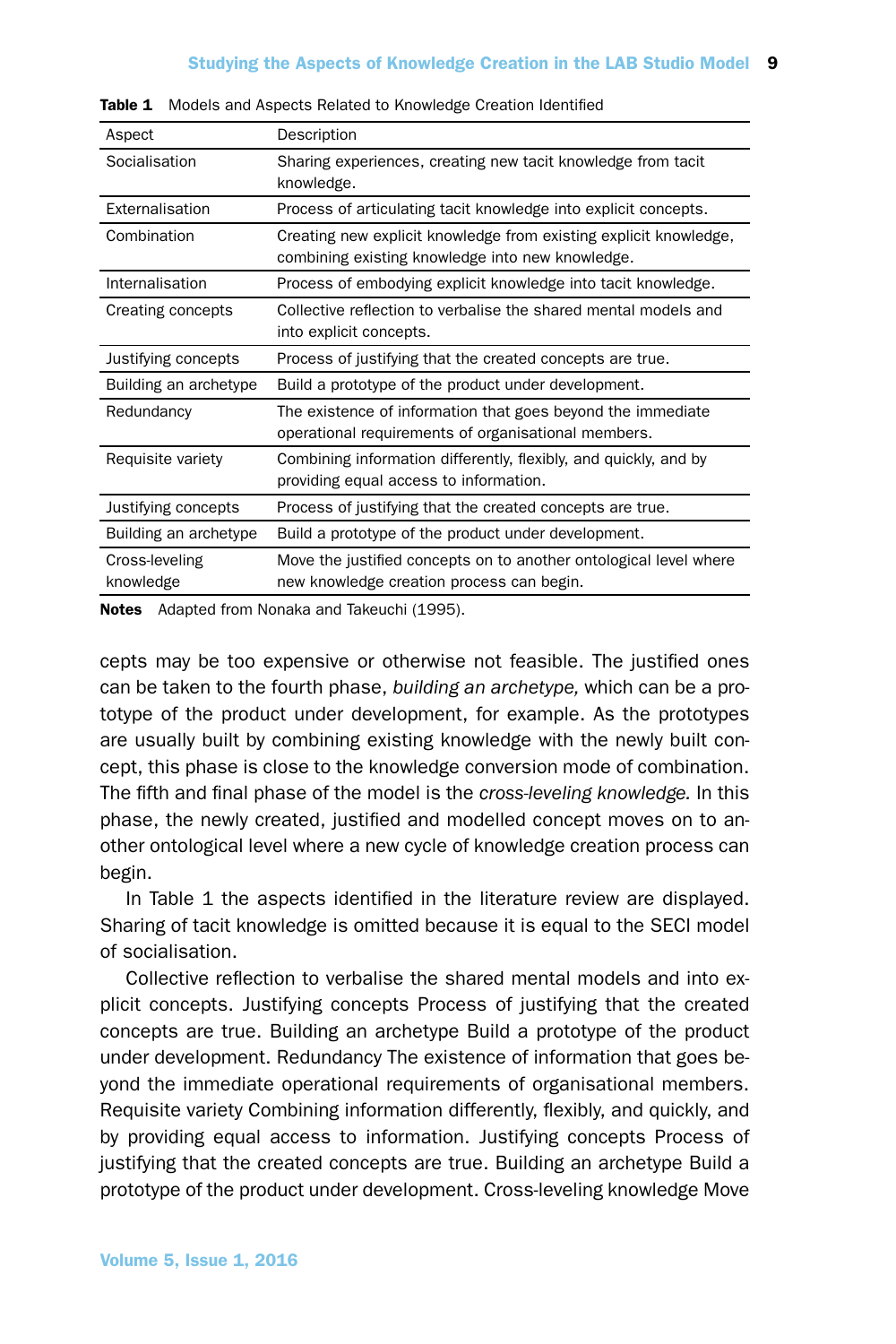the justified concepts on to another ontological level where new knowledge creation process can begin.

# The LAB Studio Model Introduced

The LAB studio model (LSM) is an interdisciplinary higher education model aimed at training competent new professionals, self-directed teams and new businesses with an industry focus. In general, the LSM can be defined as a business pre-incubator, created to produce promising teams with solid and proven potential for creating their own new business (Heikkinen, Seppänen, & Isokangas, 2015). As a pedagogical structure, the LSM utilises the studio based learning (SBL) for its pedagogical model. SBL can be defined as an instructional strategy that provides students with opportunities to engage in relevant, authentic learning in a school setting (Boyer & Mitgang, 1996; Burroughs, Brocato, & Franz, 2009). The recent study by Heikkinen and Stevenson (2016) has shown LSM to include several new factors compared to the existing definition of SBL by Bull et al. (2013). These factors include: the offering a form of instruction that is more competitive in structure in contrast to other studio models; integrating experienced professionals and coaches from the industry; including problems or ideas directly from targeted industries; and building interdisciplinary project teams that cross professional and higher education faculty boundaries. The project teams are diverse as they are interdisciplinary, intercultural and intergenerational. This wide range of experience and expertise is expected to cover the key areas of competences necessary for establishing new ventures (Timmons & Spinelli, 1994), start-up companies for the industries in focus.

LSM development process consists of two main parts: a concept development part called LEAD and a demonstration development part, called LAB. In the LEAD-part, students produce concepts needs provided by existing companies or organisations or by the participants themselves. Individuals are organised into groups associated with a particular idea and then engage in a process of concept design. The teacher's role is that of a coach and in most cases students have to solve the problems themselves, as coaches will help but only as little as needed. The process of concept design in the LEAD-part places considerable effort into finding the ideas that hold potential market value. This is done through the use of an internal competition process. The developed concepts are presented in a specific event named Gate 1 and Gate 2, where some of the projects are cancelled simultaneously as some of projects continue and new teams are formed in order to start building a demonstration of their concept. The decision of the continuing projects is done by a group of external judges consisting of industry professionals. In the LAB-part, teams set after the last stage of LEAD-part, develop demonstrations (demos) of the concepts including so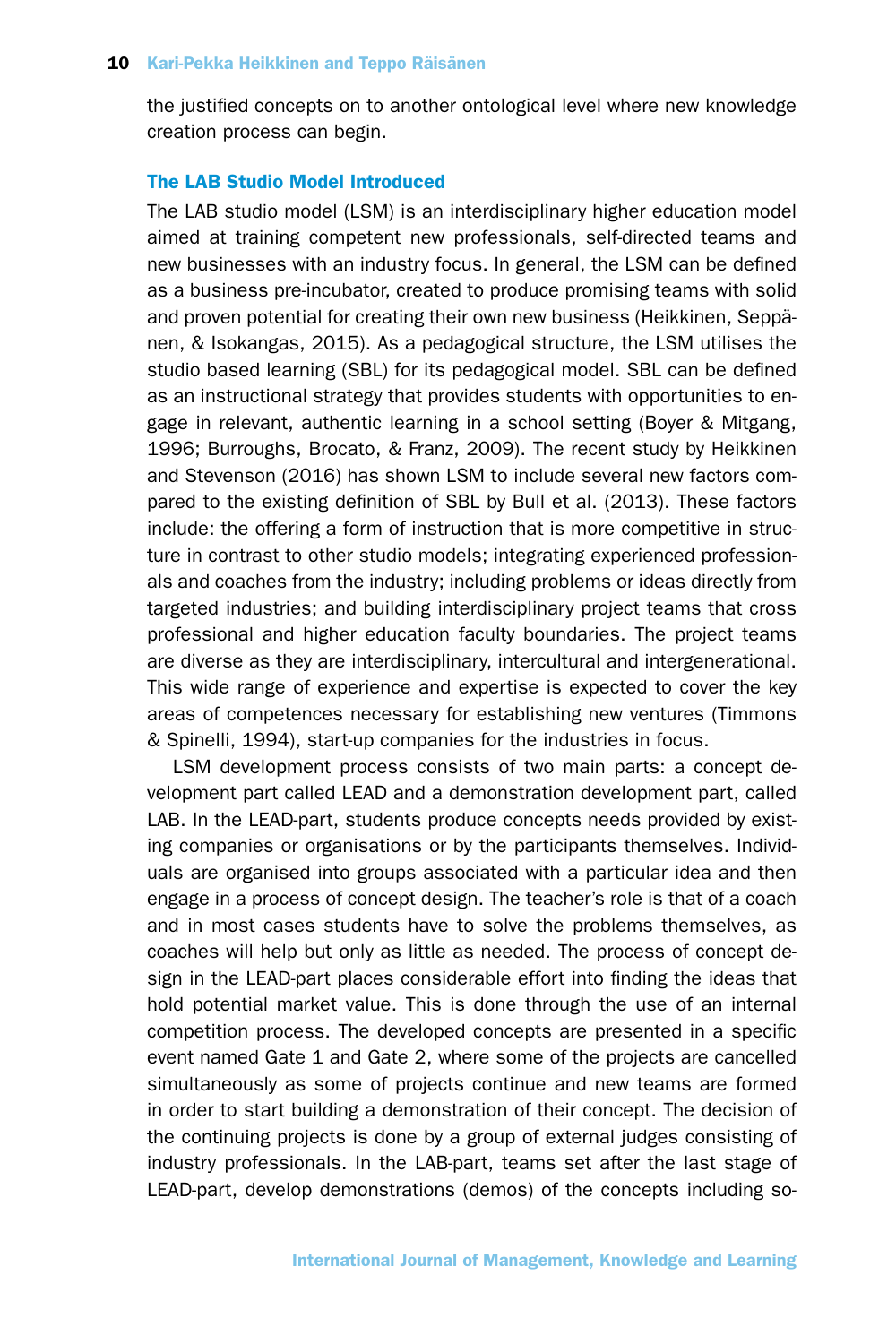lution and the business related-model. Roles within the development team are defined and effort is put into both demo development and individual's professional skill development. The LAB-part ends with an Expo-event, which is an event for all students meeting professionals from the industry. In the event, student teams present their solutions and business models with the aim of receiving customer-oriented and professionals feedback.

LAB studios (LABs) are established around a certain industry theme meaning that LABs are filled with participants having a common interest in a particular industry. The common interest towards certain industry is helping students with different cultures, experience and professions to interact with each other. This connection with the work-life is emphasised by organising common events, seminars and happenings, where social interaction, networking, non-formal peer-coaching and critique or constructive feedback is promoted. Representatives from the focus industry frequently visit LABs, so thus these visits are often used for industry feedback opportunities, during which teams present their progress by demonstrating prototypes and asking for feedback, which in turn can lead to coaching from the visiting specialist. In order to support a climate of critical consciousness, feedback in LABs is given to individuals and to groups during formal and informal sessions. In this way, giving and receiving feedback is a regular part of LAB studio daily activities. Formal project feedback is also given during weekly progress reviews where participants are invited and peer-feedback is given. A LAB studio assessment is completed at the final phase of the LAB in a development discussion, where the student, team leader, profession coach and possibly also the project coach can be present. The discussion is a good opportunity for giving and receiving constructive feedback for reflective practice (Schön, 1983, 1987). The main focus of these discussions is on increasing the professional and personal development of the student (Heikkinen & Stevenson, 2016). Common events are arranged for enabling networking and project introductions between students and coaches. Mostly the students arrange also impromptu kinds of events for project feedback sharing. Excursions to industry companies or events are also an excellent opportunity for receiving feedback. Experiencing real-world contexts and meeting industry professionals give students an opportunity to reflect their own professional competences and work.

LSM is strongly focused on having students in a business-orientated location separate from the main campuses of the university. It is this choice that allows for the LAB studio to support the impression of being in a work environment as opposed to a university environment. The physical LAB studio space is located in a downtown urban area, in a small company-like open environment, as the target is that students treat the studio as their own company. Project teams arrange the LAB studio premises, including the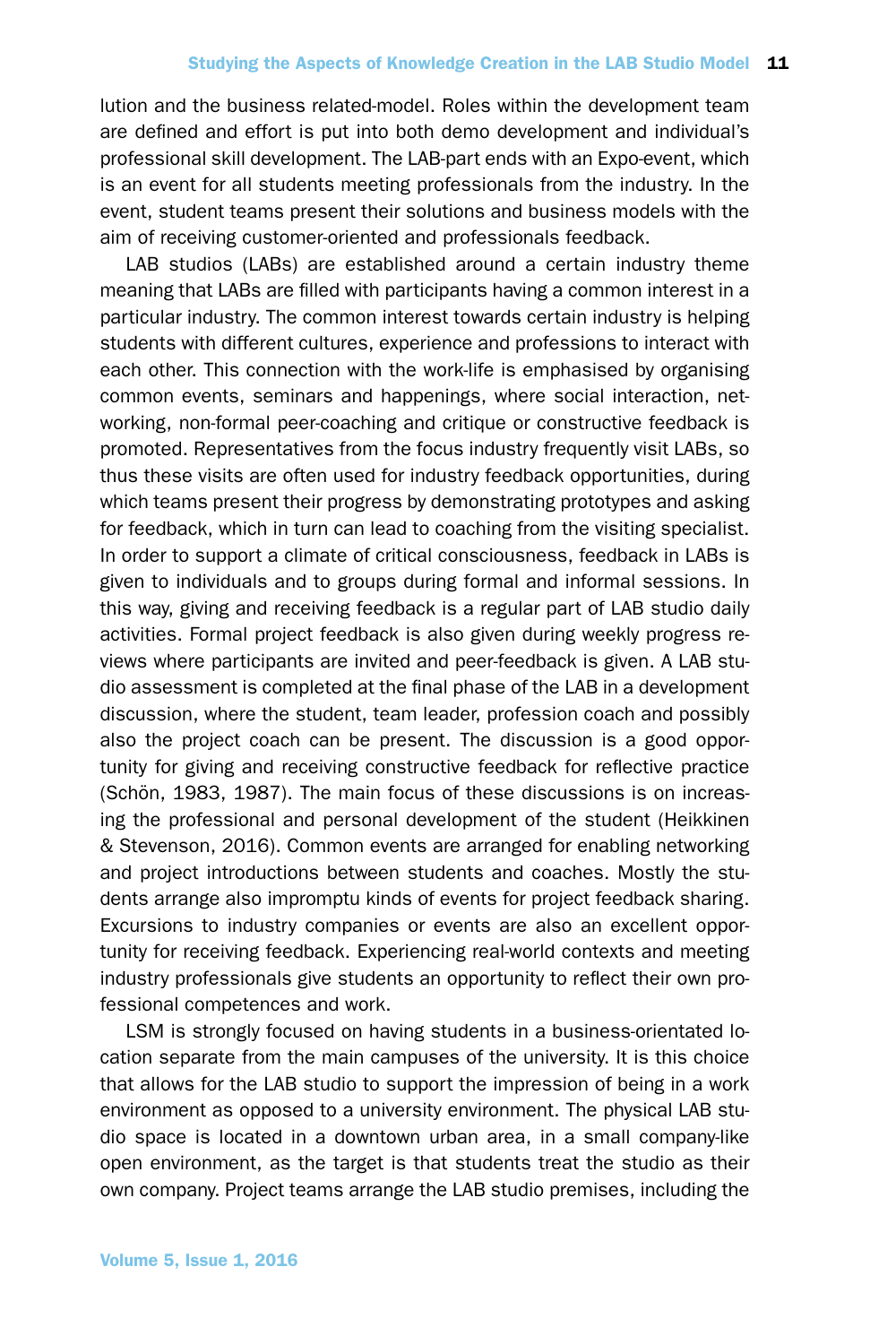seating structure and space usage, according to their needs and organise their work independently. The working space consists of rooms of differing sizes for the project teams and individuals (Bull et al., 2013; Heikkinen & Stevenson, 2016). Facilitation of a LAB studio is principally the LAB master's and LAB coaches responsibility. The LAB master is a person belonging to the staff who is responsible for the LAB's activity and functions as a contact person for cooperation partners. The LAB coaches are teachers who, through their own professionalism and contacts, participate in both teaching and tutoring of teams. However, in practice, the studio belongs to the students and staff only suggest the use of the LAB studio. Access to the premises enables work in the evenings and weekends. Since the mode of pedagogy heavily relies on coaching, staff availability is a priority (Bull et al., 2013; Heikkinen & Stevenson, 2016). While the notion of coaching is not unique to the LSM, the interaction between staff and students draws heavily from working life interactions, rather than traditional instructor relations at the higher education level.

The key mode of education in LSM is a constructivist approach, utilising project based learning (Blumenfeld et al., 1991). Since projects aim to create a real demonstration of their solution, the approach of learning-bydoing, initially promoted by John Dewey (1897), is also a critical pedagogical principle of the model. Each student and profession in that project team is served by coaching specifically targeting these different roles. In addition, projects are also served by mentoring to ensure an industry customer relationship (Carnell, MacDonald, & Askew, 2006). The coaching and mentoring is performed by the teachers according to their skills and strengths and, in this way, the learning process is viewed as a process of learning, and building knowledge is shared within and among professions as peerlearning (Boud, Cohen, & Sampson, 1999; 2014). Furthermore, knowledge is generated in cooperation among students, coaches and work-life partners, forming a community of learners (Brown & Campione, 1994; Rogoff, Matusov, & White, 1996). The role of coaches and tutors as supervisors of learning is to direct the students to find and build new knowledge and to commit them to work toward the promotion of learning. Additionally, coaching often requires the improvisation of teaching (Sawyer, 2004). In LABs the improvisation of teaching is seen as a variation of the methods used at the moment of coaching and, thus, can enhance knowledge creation. The main characteristics of the LAB studio model are summarised in Table 2.

The LSM can be utilised in educating professionals for various areas of industry and currently is utilised in software applications and game industry education. Oulu Game LAB (see http://www.oamklabs.fi/oulugamelab) is an example of the implementation of the LSM tailored for the game industry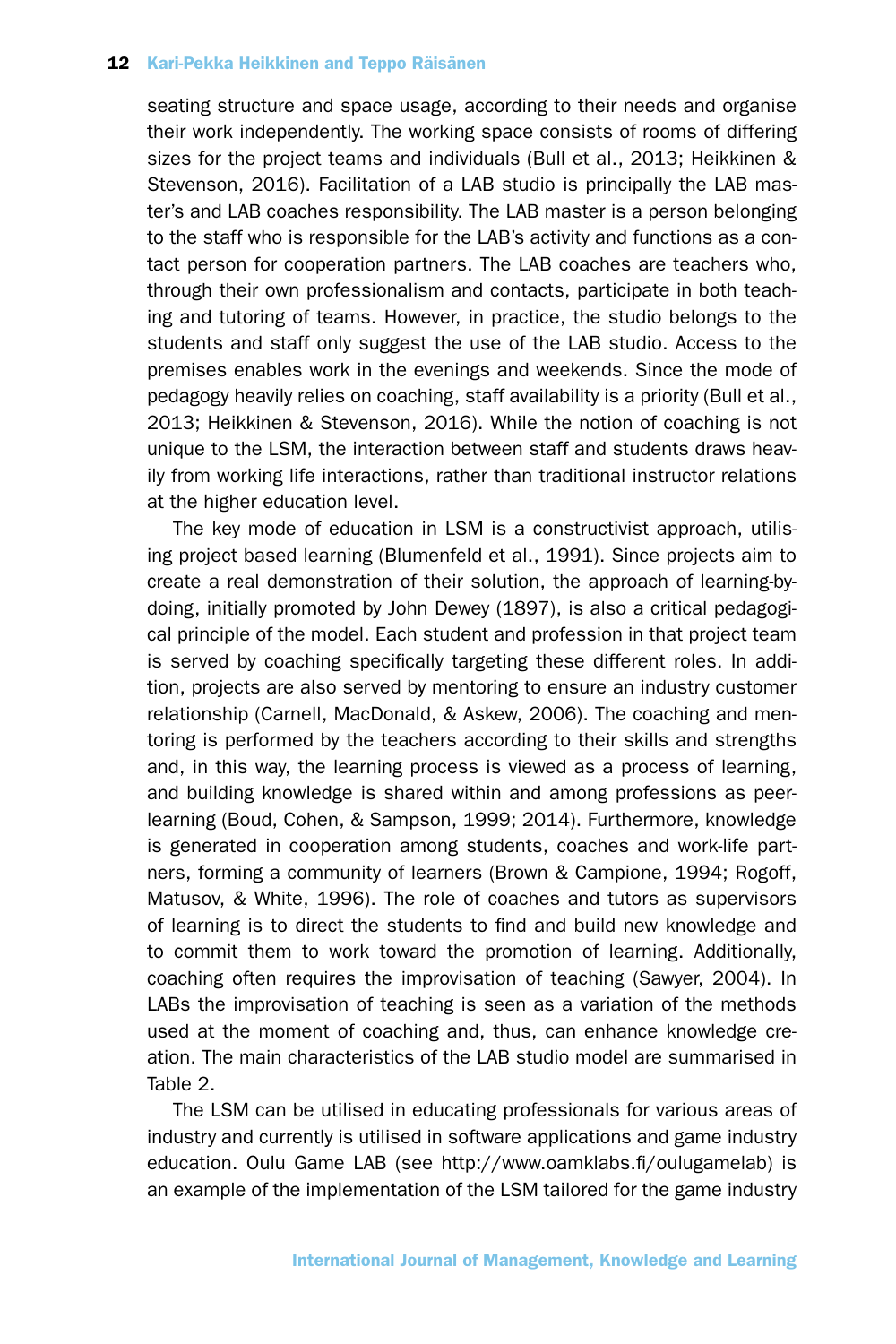| Aspect                                   | Description                                                                                                                                                                                                                                |
|------------------------------------------|--------------------------------------------------------------------------------------------------------------------------------------------------------------------------------------------------------------------------------------------|
| Studio Model of<br>teaching              | Instructional strategy that provides students with opportunities to en-<br>gage in relevant, authentic learning in a school setting.                                                                                                       |
| Critique                                 | Formal and informal, direct and constructive feedback, industry based<br>feedback, peer-feedback, development discussions and reflection.                                                                                                  |
| Internal and work<br>life events         | Events held between LABs, excursions to industry companies, partici-<br>pating to the industry events and conferences and impromptu events.                                                                                                |
| Culture                                  | Culture of excellence, common values: care & trust, commonly cre-<br>ated work ethic, treated as an own company, permission to fail, cli-<br>mate of trust, 'Bazaar' of activities, tolerance of ideas and Master-<br>Apprentice learning. |
| Modes of<br>education                    | Project- and problem-based learning, learning-by-doing, peer-learning,<br>community of learners, coaching & mentoring, impromptu teaching,<br>competitive structure and development discussions for professional<br>development.           |
| Physical<br>environment                  | Open, company-like environment, reconfigurable furniture and spaces,<br>students control aesthetic factors and shared, individual, social and<br>private spaces and location in city center.                                               |
| Facilitation of<br>studio                | Studio belongs to the students, the students create the rules, 24/7<br>access and high availability of staff.                                                                                                                              |
| Start-up company,<br>pre-incubator style | Concept development, prototype development and business opportu-<br>nity, coaching for business development.                                                                                                                               |
| Diverse teams,<br>$3$ i's                | Projects are interdisciplinary, inter-generational and intercultural with<br>a common interest towards the focus industry.                                                                                                                 |
| Collaboration                            | Teamwork and leadership is supported by physical environment and<br>social media, entrepreneurial thinking.                                                                                                                                |

| Table 2 Aspects to the LAB Studio Model |  |  |
|-----------------------------------------|--|--|
|                                         |  |  |

Notes Partly adapted from Heikkinen and Stevenson (2016).

needs. Other possible focus areas include urban environment, healthcare and energy.

## Case Study of Oulu Game LAB

## *Methodology*

A qualitative case study method was chosen for the study. According to Creswell (2012) and Yin (1994), a case study can include either quantitative or qualitative evidence, even both, and it usually relies on multiple sources of evidence and benefits. For the benefit of the data collection, the LAB studio model (LSM) operates in one physical environment and thus it is relatively easy to invite participants for an interview. In addition, LABs have a constant flow of students and coaches participating and both are staying at the university after the studies in LABs. Since the Oulu Game LAB (OGL) has been developing the model for the longest time, over three years, it was chosen for the LSM environment to be studied.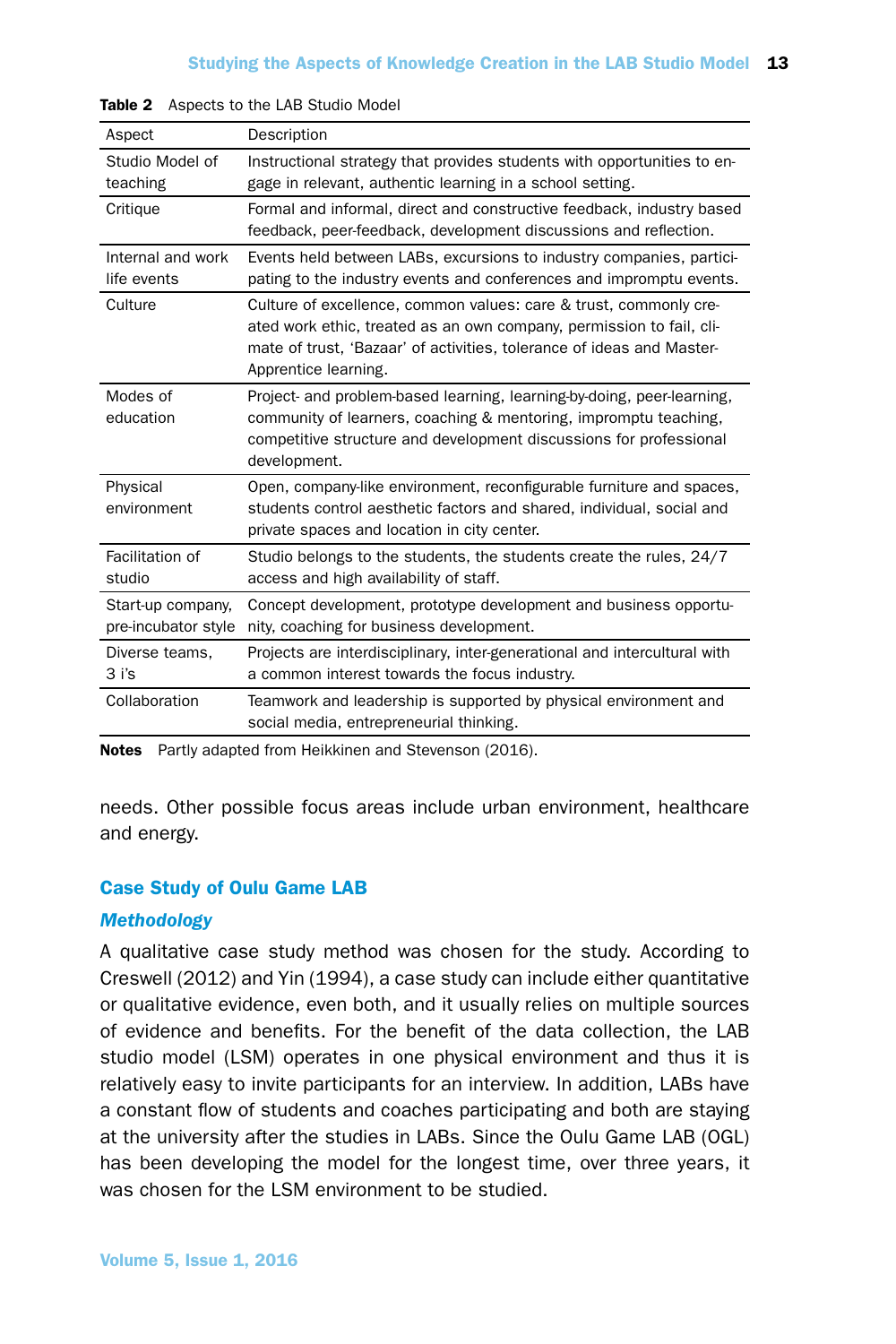The study was conducted in two parts. First, a comparison study using a literature review was made for understanding how different aspects of organisational knowledge creation identified in literature relate to the characteristics of OGL. Three researchers made the comparison study and the results were presented in an international knowledge creation workshop in October 2014. Secondly, student feedback surveys were conducted to get more insights into the knowledge creation processes. In these surveys, the aspects of the SECI model were on a focus, as the other aspects of the organisational knowledge creation are considered to support it. A total amount of 72 students were surveyed individually while taking part of the OGL during the years 2013 and 2014. The survey was carried out as an electronic web survey, where the questions were of open type. After uploading all the 648 answers to the Nvivo-tool, researchers read through all the individual answers and made a keyword match to find similarities between them.

## *Findings of the Comparison Study*

The results of the comparison study by Räisänen, Heikkinen, and Stevenson (2014) suggests that the LSM overall offers good support to most of the aspects related to knowledge creation. Furthermore, the results suggest that LABs offer a potential environment for knowledge creation in the infrastructure point and learning point of view. Critical aspects of the study suggest that for LSM will be a challenge to find suitable locations and find coaches with relevant knowledge. This is due to that the fact that the LABs are based optimally in a physical place that stimulates a start-up mentality and where coaches encourage participants to interact with the particular industry.

## *Findings of the Student Survey*

Based on the survey, it was evident that the LSM supports socialisation to a great extent. The students were divided into interdisciplinary teams that worked on their game ideas. For socialisation, it would seem that the *interdisciplinary* nature of the LAB was the biggest benefit. Working with other disciplines is a good source of tacit knowledge, as it is very beneficial, e.g., for a graphic designer to see how a programmer thinks and vice versa. In addition, students worked together with *like-minded* and talked with likeminded professionals. All the students in the survey felt that the OGL provided them with an opportunity to experience what game development is like in a *company-like environment.* For the socialisation, the experience and the environment was probably the main source of tacit knowledge. Lastly, one other aspect of socialisation and working together that was not so evident was that students were *building networks* for learning. The excursions to the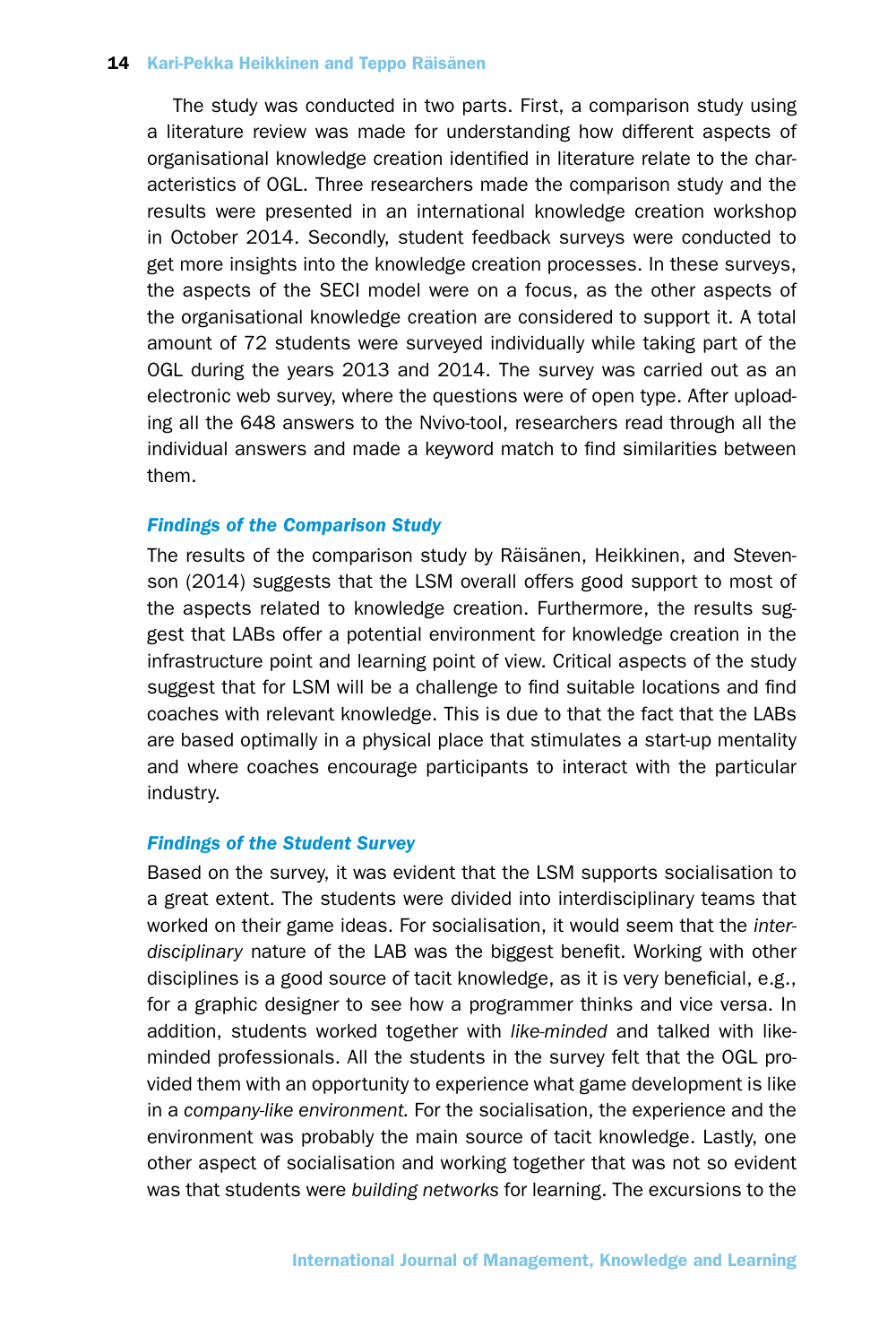| Aspect                      | Quotes from the survey                                                                                                                                                                                                                                                                                                                                                                                                                                                                                                                             |
|-----------------------------|----------------------------------------------------------------------------------------------------------------------------------------------------------------------------------------------------------------------------------------------------------------------------------------------------------------------------------------------------------------------------------------------------------------------------------------------------------------------------------------------------------------------------------------------------|
| Interdisci-<br>plinary      | The experience of working in such interdisciplinary teams is something<br>that is just not learned in most schools and as such is very good to expe-<br>rience.' '[gain] learning good working practices, an understanding of the<br>industry, and how other disciplines work within it.' '[I learned the] differ-<br>ence of artistic ways versus technical methods.' 'The creative process that<br>brings different things together from different creative aspects.'                                                                            |
| Like-minded<br>people       | '[meeting] other people who have an energy and drive for their passion as<br>you do.' 'Talk with the professionals [] Good tips, stuff about the same<br>ideas we are working, $[]$ more like socialising.' This is probably the first<br>time that professionals from the game industry give you feedback and you<br>get to talk with them and hear them talk about what they have on their<br>mind.' 'It's always nice to meet new people, you reach in your lives new<br>people when meeting, and it's nice to use them in your script writing. |
| Company-like<br>environment | '[It's an] unique opportunity to experience what game development is like,<br>in an environment that's very close to working in a real game company.                                                                                                                                                                                                                                                                                                                                                                                               |
| <b>Building</b><br>networks | 'Making existing and future contacts within the field.' 'The industry events<br>are] really great and helpful, as it showed the important social part of this<br>area of business.' 'If you are too afraid to open up, you can not succeed.'<br>'The parties are good for socialising.' 'We went bowling and got familiar<br>with each other. It was a bonding moment.'                                                                                                                                                                            |

Table 3 Socialisation Aspects and the Supporting Quotes from the Survey

industry events and parties arranged were also considered to be beneficial for the socialisation. While this was not directly beneficial to knowledge creation processes it would surely be important later on in their careers. Table 3 presents the findings of socialisation aspects and the supporting quotes from the survey.

The LSM does not explicitly emphasise externalisation, instead externalisation happens naturally by working and collaborating together, and many aspects in LSM support it. The teams had to produce high-level concepts of their ideas, as well as prepare elevator pitches and presentations about the games. When students were designing the game concept, they felt that sharing was crucial as it helped the teams develop their ideas further. *Sharing* plays a major role in externalisation. Some students also indicated that they liked the *peer group meeting* (e.g., all the programmers had weekly meetings where they discussed the problems they had faced). Within these weekly peer group meetings, externalisation was probably easier than normally. The reasoning for this is that people in these peer groups had similar backgrounds and knowledge so articulating tacit knowledge might be easier than with somebody with no relevant background. Besides peer group meetings, *presentations* were also excellent places for sharing ideas and giving feedback. Table 4 presents the findings of externalisation aspects and the supporting quotes from the survey.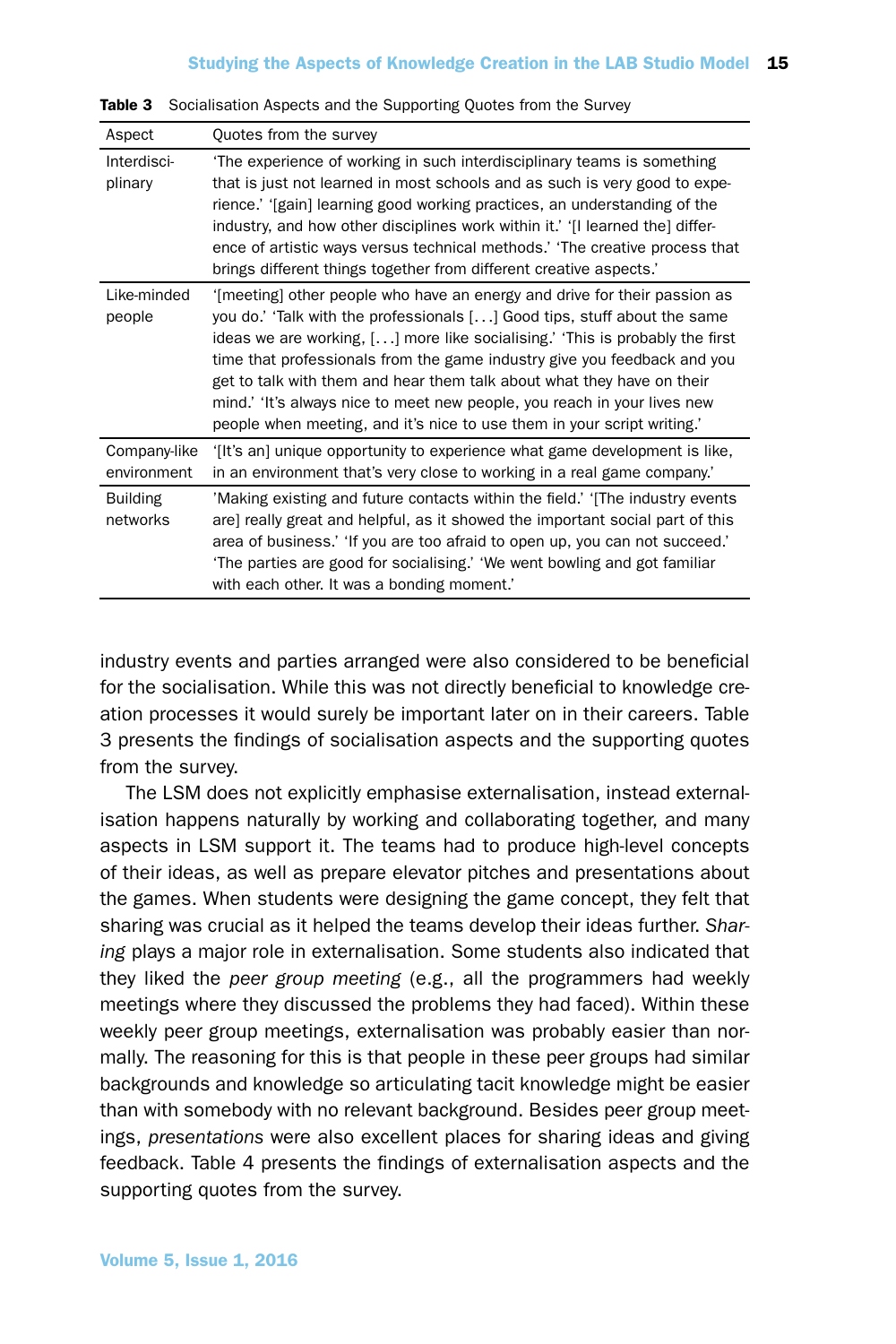| Aspect                | Quotes from the survey                                                                                                                                                                                                                                                                                                                                                                                                                                                                                      |
|-----------------------|-------------------------------------------------------------------------------------------------------------------------------------------------------------------------------------------------------------------------------------------------------------------------------------------------------------------------------------------------------------------------------------------------------------------------------------------------------------------------------------------------------------|
| Sharing               | The fact that you should share ALL the ideas that you get, even the stupid<br>ones because someone else can improve that stupid idea to a great idea.<br>$[1, 1]$ marketing was missing, I had experience about it, $[1, 1]$ Yesterday II<br>was] sharing experiences about the marketing, very good for covering the<br>marketing tasks.' 'I don't think we'd get this far without having feedback<br>from outside.' 'You have to let let others influence to your work. Discover<br>influences anywhere.' |
| Peer group<br>meeting | '[The most beneficial were the] peer-group meetings on certain weekdays<br>and the ways people crushed my soul.' 'Working in group with people I<br>didn't know before.' 'Neighbours [students] are helping by giving feedback.<br>Like how the figure fits into the game.                                                                                                                                                                                                                                  |
| Presenta-<br>tions    | 'Presentations are good learnings.' 'You learn via that feedback, it's really,<br>really useful. Better products are coming via these testing sessions.' $[]$<br>was a really beneficial in the end, it forced us to create a condensed pack-<br>age of our game, and present it.' $[]$ good game idea is not enough. You<br>also need to know how to know how to implement and present it, not just<br>to your own team and company but also to the investors.                                             |

Table 4 Externalisation Aspects and the Supporting Quotes from the Survey

Again interdisciplinary teams seem to provide a good starting point for combination. By working together, students were able to learn how to focus their initial ideas and combine them into the design concept. *Designing high-level concepts* seemed to require the most combination. All team members had some ideas and solutions and it was up to the teams to combine them into one, at the same time this was a challenge and opportunity for the teams. Some students indicated that they had gained understanding of the big picture and the whole meaning of the concept development. This could indicate that they managed to see how their own and their colleagues' competences and knowledge relate to game industry and game design. During the *development,* understanding new knowledge from other disciplines caused new learning in one's own discipline. Table 5 presents the findings of Combination aspects and the supporting quotes from the survey.

In OGL internalisation was best characterised by learning-by-doing. Since OGL students are mostly third-year students they all know that software is done in teams and projects. It is still interesting to see that while they knew it they had not internalised it before OGL: working with actual projects with actual deadlines made them realise the importance of *teamwork* and leadership. Another simple thing that students had not internalised was *communication.* Everybody knows communication is important but usually students fully realise it only after they run into some problems with it.

As part of the learning-by-doing, students are also required to make most decisions by themselves. This causes them occasionally to make mistakes but in most cases this was another source for learning. Indeed *fail fast, fail*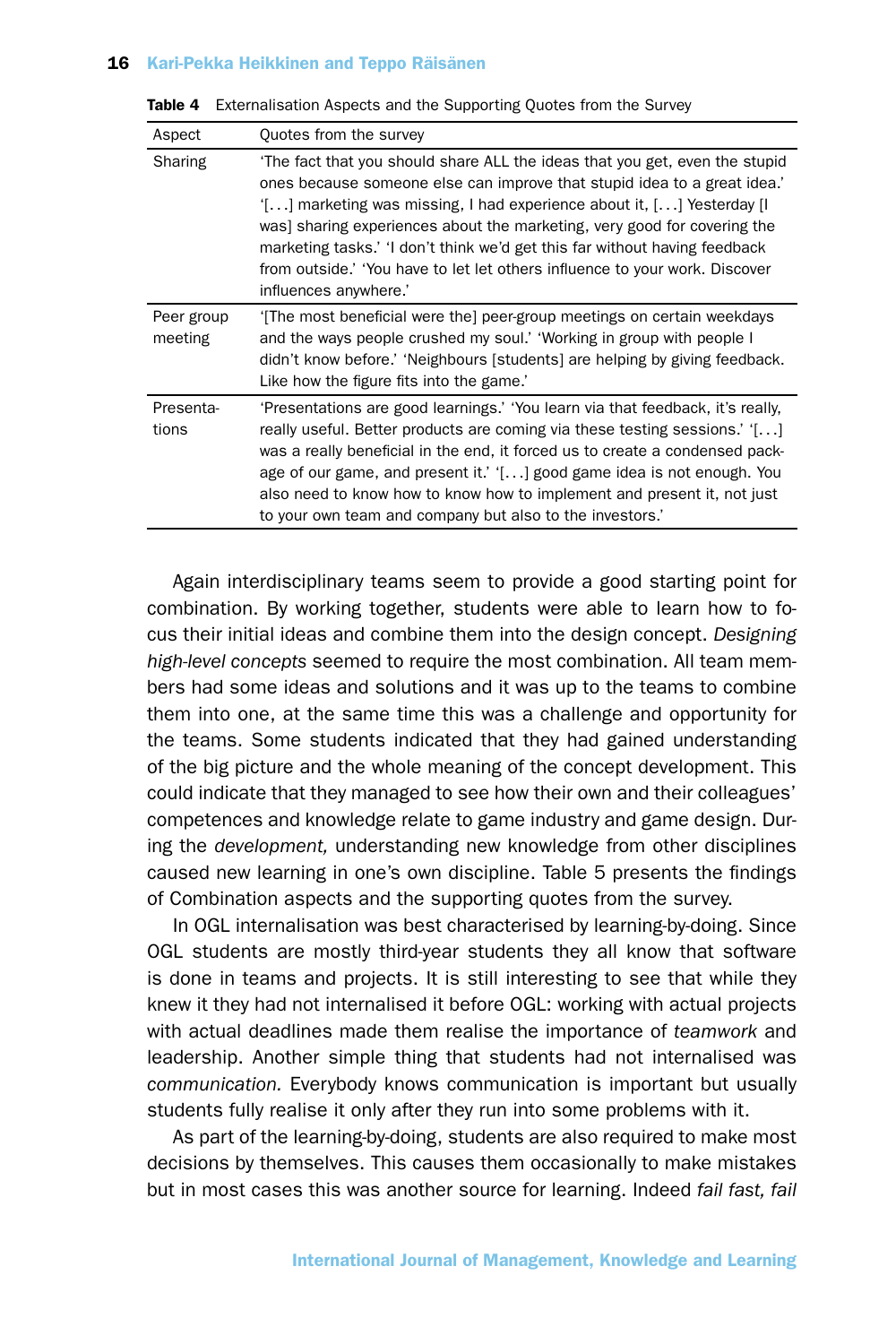| Aspect                              | Quotes from the survey                                                                                                                                                                                                                                                                                                                                                                                                                                                                                                                                                                                                                                                                                                                                                             |
|-------------------------------------|------------------------------------------------------------------------------------------------------------------------------------------------------------------------------------------------------------------------------------------------------------------------------------------------------------------------------------------------------------------------------------------------------------------------------------------------------------------------------------------------------------------------------------------------------------------------------------------------------------------------------------------------------------------------------------------------------------------------------------------------------------------------------------|
| General                             | '[OGL is] all about transferring your existing skills to the computer games<br>industry and acquiring new skills along the way.' 'I'm today looking games<br>differently, from the mechanics point of view.'                                                                                                                                                                                                                                                                                                                                                                                                                                                                                                                                                                       |
| Designing<br>high-level<br>concepts | 'How to get a concept together from an idea working with the game de-<br>sign document, especially [] with new people in the team. It showed<br>how much it helps having assistance when working with such thing. Also<br>on the other hand it showed what happens when several designers have<br>slightly different views on the same game feature or mechanic.' 'Recali-<br>brating your first idea with new team mates.' 'Understanding the big pic-<br>ture [and] the whole meaning of the lead phase.' '[He] gave us Game De-<br>sign angles hints, and we didn't take his advice. We were almost elimi-<br>nated because of our wrong choice. So actually he gave us some good<br>notes.'                                                                                    |
| Development                         | 'I guess I've learned a little bit little bit how programmers think and how,<br>I think [] I know in this point that what I'm doing.' '[he] helped to re-<br>duce the amount of code by the sound design.' '[he] introduced new SW-<br>tools for me, but I didn't take them then. Few weeks ago I took his rec-<br>ommendation and I see now what he means. He's little bit of a mentor,<br>it's really needed.' 'I like my role as an artist here, even though my style<br>is different than needed, and it took awhile to unite it. Now I understand<br>how I should make the pictures. I learned a lot how to adjust my style<br>to the need.' 'I met lot of professionals in Kajaani, I usually don't make<br>notes, but now I had to make notes. I took those tips into use.' |

Table 5 Combination Aspects and the Supporting Quotes from the Survey

*often* is one of the key elements of the LSM and it seems to be good for internalisation. Table 6 presents the findings of Internalisation aspects and the supporting quotes from the survey.

LSM supports the organisational knowledge creation by its development process. The LSM starts by students *creating concepts* including a solution and a business-related model to a recognised need. During the concept development, students were sharing their experiences freely in a dialogue withothers and external participants, as they own the rights to their work. *Justifying concepts,* as well as *building an archetype* concept, play a major role in the LSM development process. Gates were considered to be one of the most beneficial moments of learning. Especially the provided professional feedback, i.e., justifying, of their developed concept was seen as a learning moment. At the same time, the amount and quality of the feedback was not considered to be equal for all. Project cancellation at the Gate caused some disappointments, which, however, was considered to be a good learning moment. In the LAB-phase every team and student are involved into the development process, where they can utilise their skills in order to turnthe concept into real. The prototypes are tested by the external for receiving feedback, which is then analysed for further develop-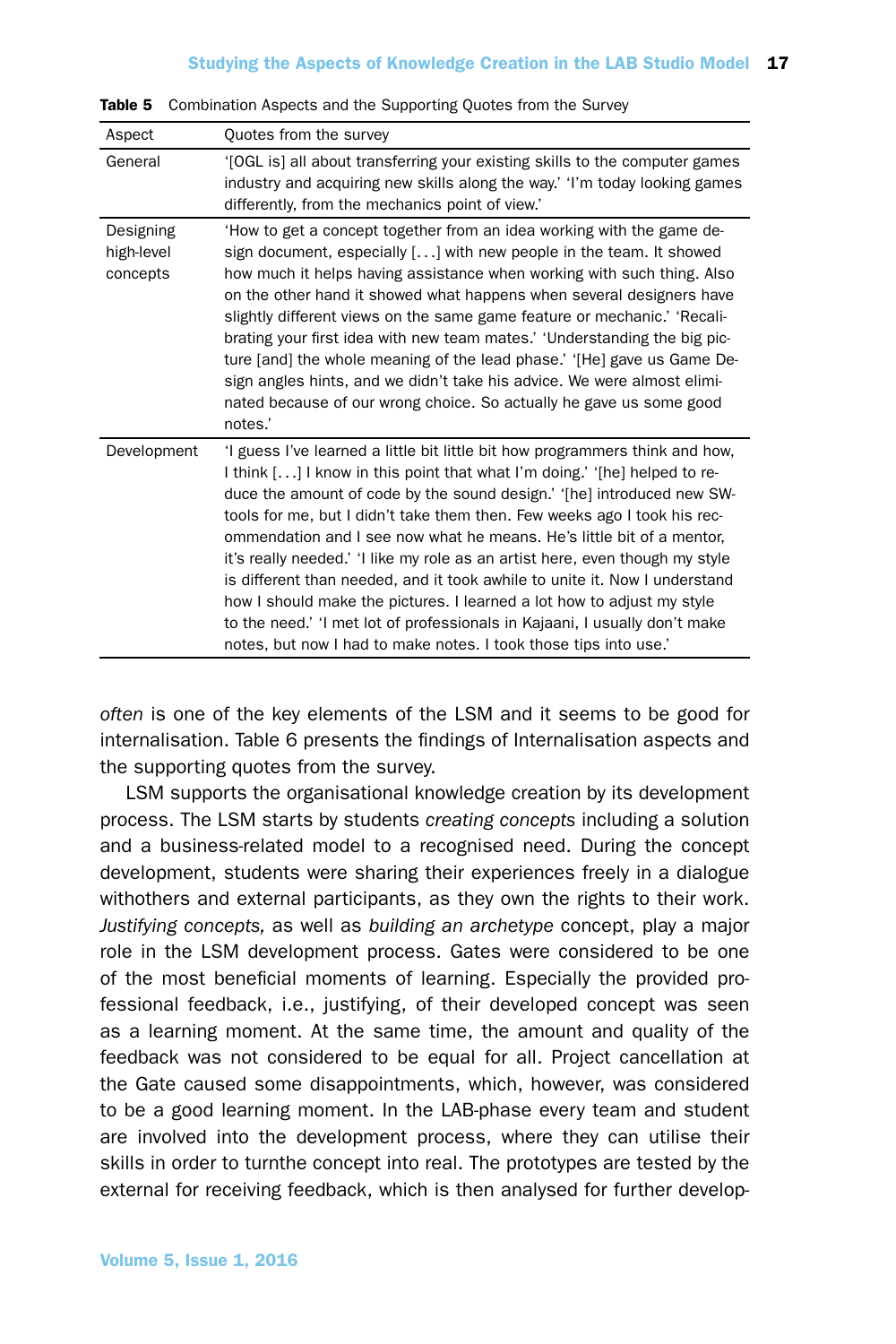| Aspect                    | Quotes from the survey                                                                                                                                                                                                                                                                                                                                                                                   |
|---------------------------|----------------------------------------------------------------------------------------------------------------------------------------------------------------------------------------------------------------------------------------------------------------------------------------------------------------------------------------------------------------------------------------------------------|
| Learning-by-<br>doing     | 'Working with the project was the main source of education.' 'Helped a<br>lot to realise that without teamwork and leadership it is really hard to<br>achieve good work.'                                                                                                                                                                                                                                |
| Teamwork                  | '[] working with other is mostly [difficult], but you somehow you have<br>to manage the "More-people-more-chances-to-go-wrong'-ratio." 'The team-<br>work lessons [] helped a lot to realise that without teamwork and lead-<br>ership it is really hard to achieve good work.' 'Greatest challenge for me<br>was leading teamwork. I failed that, but learned so much.'                                 |
| Communi-<br>cation        | 'I think in this first few weeks the main part that I learn was: communi-<br>cation; communication with people with different backgrounds, national-<br>ities and working-fields.' 'Learned communication by mistakes.' 'Mostly<br>our problems are communication problems.' '[] communication could<br>have been better. But OGL cannot do everything for us, we have to learn<br>to ask our self too.' |
| Learning after<br>failing | 'Mistakes and such were beneficial and it's good that they were done.'<br>'[] because of rapid action failures are revealed quickly. That's effec-<br>tive way of turning theory to something concrete.' 'Best way to learn is by<br>doing so I consider all the time spent on the development of the projects<br>to be the most beneficial, fail fast.'                                                 |

Table 6 Internalisation Aspects and the Supporting Quotes from the Survey

## Table 7 Aspects of Organisational Knowledge Creation and the Supporting Quotes from the Survey

| Aspect                         | LSM process and Quotes from the survey                                                                                                                                                                                                                                                                                                                                                                                                                                                                                                                                                                                                                                         |
|--------------------------------|--------------------------------------------------------------------------------------------------------------------------------------------------------------------------------------------------------------------------------------------------------------------------------------------------------------------------------------------------------------------------------------------------------------------------------------------------------------------------------------------------------------------------------------------------------------------------------------------------------------------------------------------------------------------------------|
| Creating<br>concepts           | LEAD-part. 'Thinking outside of the box and bravely using own ideas was<br>encouraged.' 'The concept development was a really fun and creative<br>part of OGL. So many great ideas came up, yet so little time to realise<br>them.' 'I really liked to do the concept development but I feel a little more<br>guidance would be on its place.' 'I think that the first month (the concept-<br>ing part) was the best and also the worst part of the whole course.                                                                                                                                                                                                              |
| Justifying<br>concepts         | Gate-events and other organised events. Feedback given by peers, coaches<br>and externals. 'The gates were really good milestones and gave dead-<br>line for the concept work. Got really good feedback from professionals<br>from game industry and trained for public appearances and pitching."<br>'Gates were exciting, terrifying and a good learning experience. It was<br>great to hear honest feedback about your game ideas, especially on gate<br>2.' 'Gate scores and feedback didn't really correlate. Lots of unexpected<br>things happened.' 'Again, failure and how to climb back up from that<br>deep and dark hole is most beneficial way of learning to me.' |
| Building an<br>archetype       | LAB-part.                                                                                                                                                                                                                                                                                                                                                                                                                                                                                                                                                                                                                                                                      |
| Cross-leveling<br>of knowledge | Expo-event. '[] was giving really straight feedback from our game, e.g.<br>pointing out the importance of business understanding. She was shak-<br>ing her head when almost everybody told that they wanted to do a just<br>a game instead of making money with it. Positive experience without<br>drama.'                                                                                                                                                                                                                                                                                                                                                                     |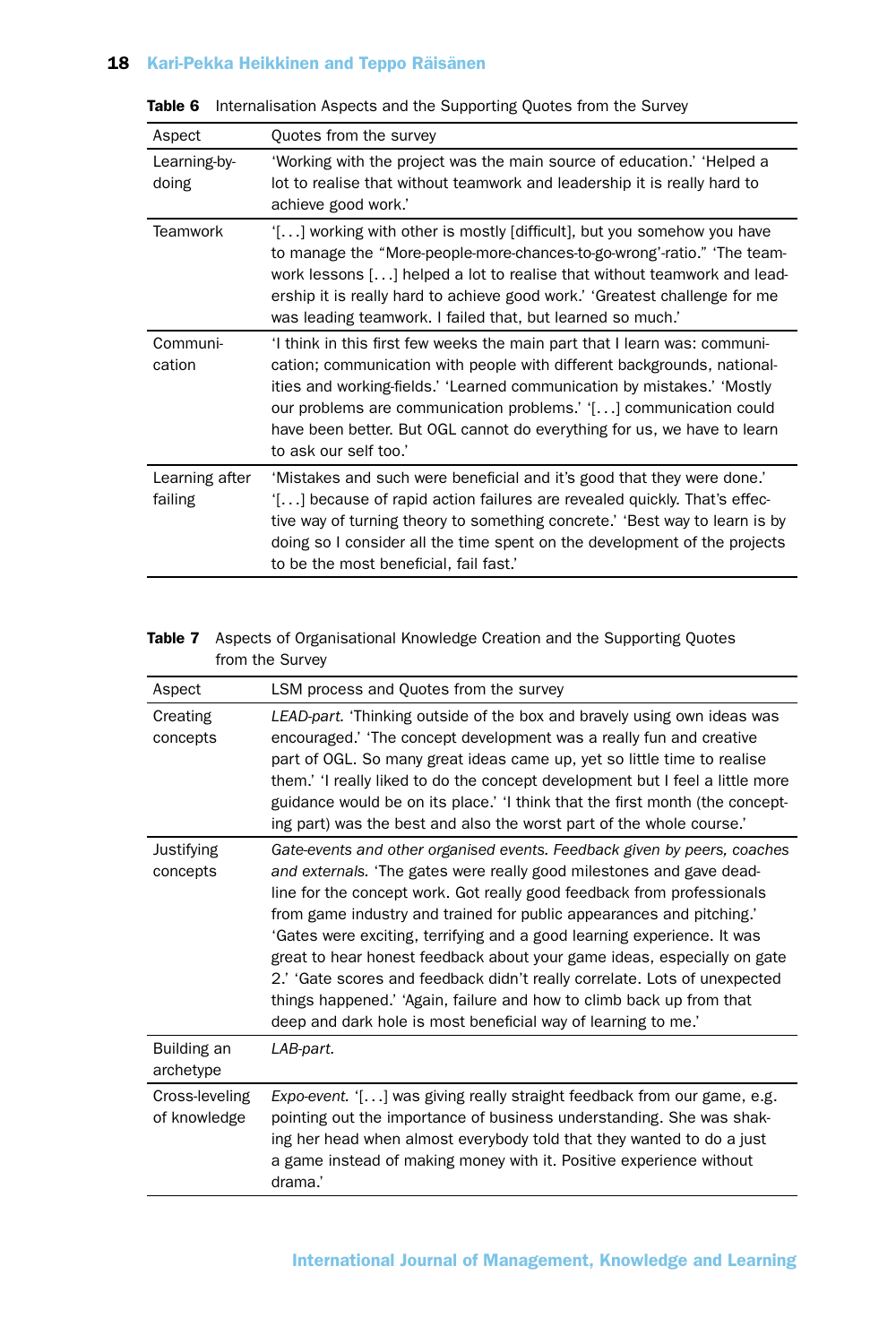ment. The survey did not include questions about the demo development part. *Cross-leveling knowledge* can be seen happening in the Expo-events, where customer oriented and professional feedback is received from the industry professionals. Students respected the given feedback at the Expo-event.

## **Conclusion**

In this paper it was studied how the LAB studio model supports knowledge creation and different aspects related to it. To achieve that, the LSM for higher education was presented and the model supporting the SECI model and organisational aspect of knowledge creation as identified by literature was investigated. Results from a case study of Oulu Game LAB were achieved by analysing the collected data from a survey among the students of the OGL. The results would indicate that LSM provides good support for SECI model and organisational knowledge creation.

Based on the results of the survey and by the comparison of how the LSM matches with knowledge creation, we propose that LSM offers a promising support for aspects of knowledge creation, especially the SECI model seems to be well supported. For example, socialisation is about working together and teams solving problems, and, more importantly, making mistakes together and learning from them. Actually, those shared mistakes often are important sources for their learning. In addition, the process of LSM seems to support organisational knowledge creation. These suggestions would indicate that traditional classroom is not the optimal form of education from knowledge creation perspective. The more we can get the students to actually work on actual projects the better it is for knowledge creation. If we critically look at the LSM, a lot of the success is based on the location of the LAB studio, as well as the expertise of the coaches. Also, as in this paper we focused on game industry education, the results might not apply in other fields of education.

As an implication of this study, the studio-based learning is promising for knowledge creation purposes. Students work in teams and they learn both industry-specific knowledge, as well as knowledge and expertise related to their own field of study. This is important as the students get to practise previously acquired skills and knowledge in an environment more similar to work life. This might raise the question whether the opposite might also be true, since it might not be optimal to use studio-based learning to learn completely new skills or knowledge from their own field of study. For that case traditional way of learning might be more suitable. Managerial implications for higher education could be that the first three or four years should be planned for learning skills from the students' own field of study and studio model type of learning could be applied for the rest of their studies.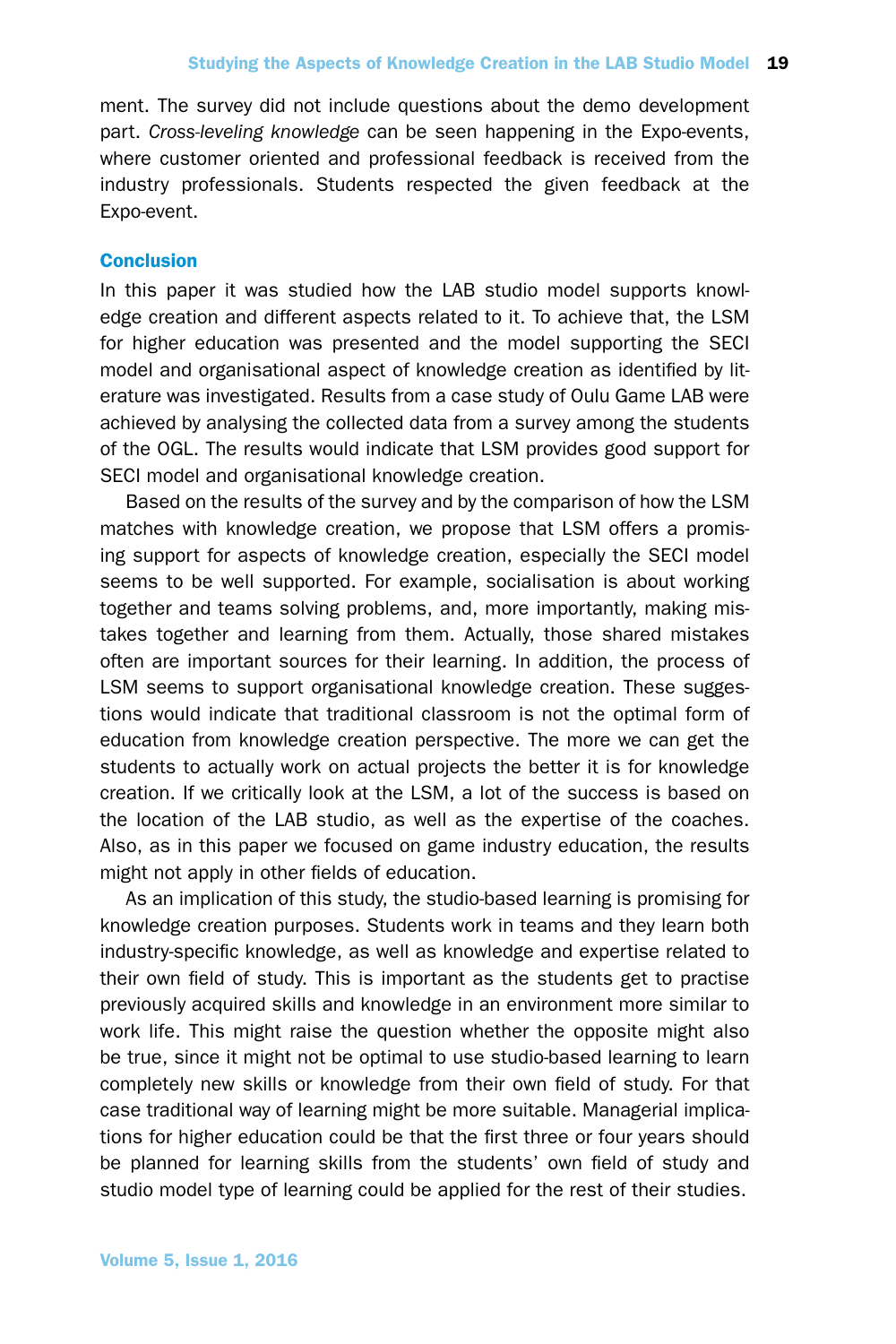The study indicates also that LSM is worth of more investigation from the area of knowledge creation. For future research, we propose the rest of the knowledge creation theories by Nonaka and Takeuchi (1995); Ba and Enabling Conditions, should be studied. Also, as in this paper, we focused on game industry education; in future research, the results provided by this study should also be tested in other industry sectors.

#### References

- Alavi, M., & Leidner, D. E. (2001). Review: Knowledge management and knowledge management systems; Conceptual foundations and research issues. *MIS Quarterly, 25*(1), 107–136.
- Barrows, H. S. (1996). Problem-based learning in medicine and beyond: A brief overview. *New Directions for Teaching and Learning, 68,* 3–12.
- Biasutti, M., & Heba, E. D. (2012). Using Wiki in teacher education: Impact on knowledge management processes and student satisfaction. *Computers & Education, 59*(3), 861–872.
- Blumenfeld, P. C., Soloway, E., Marx, R. W., Krajcik, J. S., Guzdial, M., & Palincsar, A. (1991). Motivating project-based learning: Sustaining the doing, supporting the learning. *Educational Psychologist, 26*(3/4), 369–398.
- Bosman, C., Dedekorkut, A., & Dredge, D. (2012). The first year experience in higher education and planning studio pedagogies: An Australian case study. *CEBE Transactions, 9*(1), 3–19.
- Boud, D., Cohen, R., & Sampson, J. (1999). Peer learning and assessment. *Assessment & Evaluation in Higher Education, 24*(4), 413–426.
- Boud, D., Cohen, R., & Sampson, J. (Eds.). (2014). *Peer learning in higher education: Learning from and with each other.* London, England: Routledge.
- Boyer, E. L., & Mitgang, L. D. (1996). *Building community: A new future for architecture education and practice* (A special report). Princeton, NJ: Carnegie Foundation for the Advancement of Teaching.
- Brown, A. L., & Campione, J. C. (1994). *Guided discovery in a community of learners.* The MIT Press.
- Bull, C. N., & Whittle, J. (2014, April). *Observations of a software engineering studio: Reflecting with the studio framework.* Paper presented at the 27th Conference on Software Engineering Education and Training, Klagenfurt, Austria.
- Bull, C. N., Whittle, J., & Cruickshank, L. (2013, May). *Studios in software engineering education: Towards an evaluable model.* Paper presented at the 35th International Conference on Software Engineering, San Francisco, CA.
- Burroughs, S., Brocato, K., & Franz, D. (2009). Problem based and studio based learning: Approaches to promoting reform thinking among teacher candidates. *National Forum of Teacher Education, 19*(3), 1–15.
- Carnell, E., MacDonald, J., & Askew, S. (2006). *Coaching and mentoring in higher education: A learning-centred approach.* London, England: Institute of Education.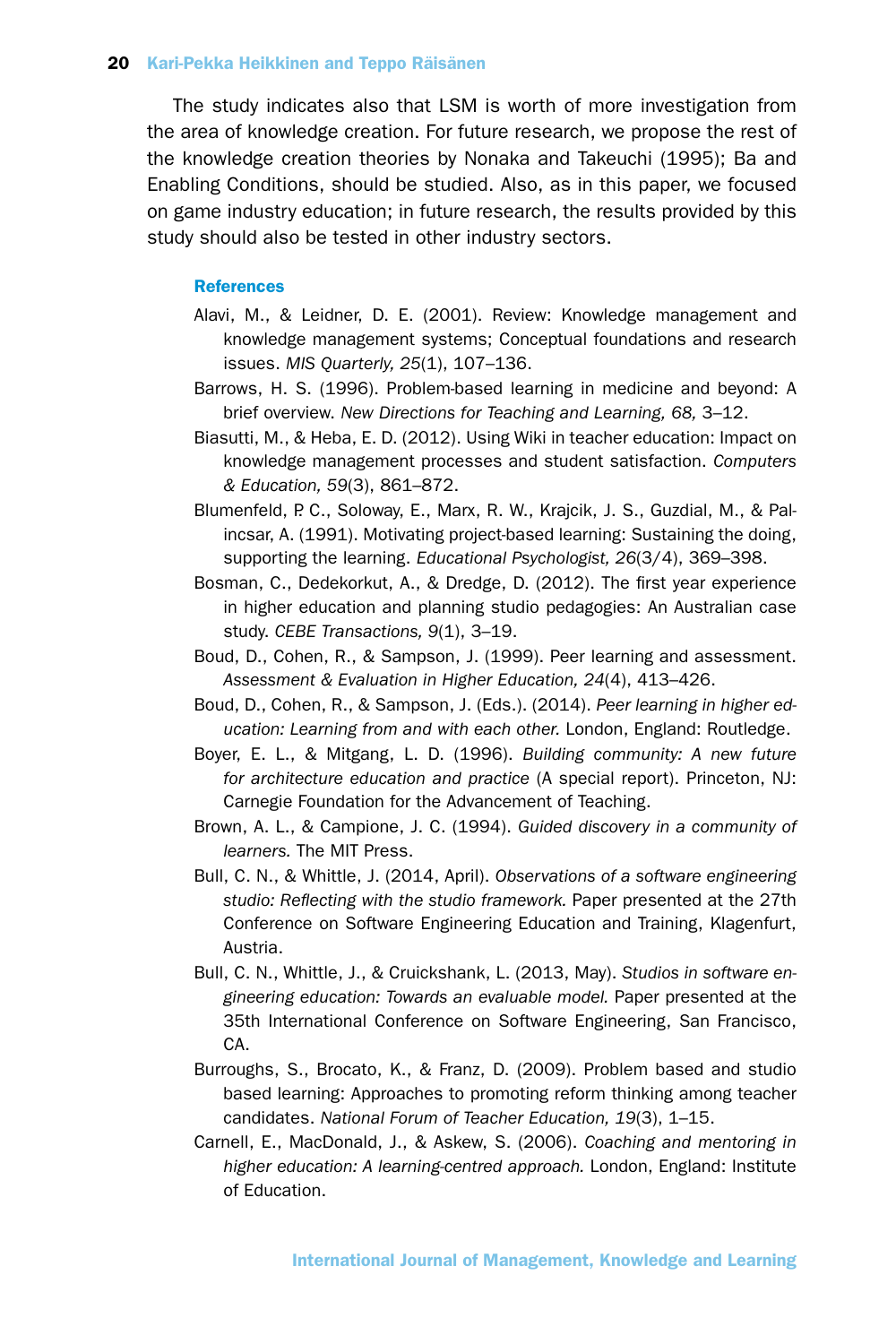- Carter, A. S., & Hundhausen, C. D. (2011). A review of studio-based learning in computer science. *Journal of Computing Sciences in Colleges, 27*(1), 105–111.
- Cheng, M. Y., Ho, J. S. Y., & Lau, P. M. (2009). Knowledge sharing in academic institutions: A study of Multimedia University Malaysia. *Electronic Journal of Knowledge Management, 7*(3), 313–324.
- Cremers, P. H. M. (2016). *Designing hybrid learning configurations at the interface between school and workplace* (Unpublished PhD Dissertation). Wageningen University, Wageningen, The Netherlands.
- Creswell, J. W. (2012). *Qualitative inquiry and research design: Choosing among five approaches.* Los Angeles, CA: Sage.
- Dewey, J. (1897). My pedagogic creed. *The School Journal, 54*(3), 77–80.
- European University Association. (2012, June). *EUA's Public Funding Observatory.* Retrieved from http://www.eua.be/Libraries/Governance\_Autonomy \_Funding/June\_2012\_report\_FINAL.sflb.ashx
- Fahey, L., & Prusak, L. (1998). The eleven deadliest sins of knowledge management. *California Management Review, 40*(3), 265–276.
- Heikkinen, K.-P., Seppänen, U.-M., & Isokangas J. (2015). LAB studio model: Developing external networks for learning entrepreneurship in higher education. *Education in the North, 22*(Special Issue), 49–73.
- Heikkinen, K.-P., & Stevenson, B. (2016). The LAB studio model: Enhancing entrepreneurship skills in higher education. *International Journal of Innovation and Learning, 20*(2), 154–168.
- Juvonen, P. (2014). *Learning information technology business in a changing industry landscape: The case of introducing team entrepreneurship in renewing bachelor education in information technology in a university of applied sciences* (Acta Universitatis Lappeenrantaensis 606). Lappeenranta, Finland: Lappeenranta University of Technology.
- Kim, J. S. (2005). The effects of a constructivist teaching approach on student academic achievement, self-concept, and learning strategies. *Asia Pacific Education Review, 6*(1), 7–19.
- Nonaka, I. (1994). A dynamic theory of organizational knowledge creation. *Organization Science, 5*(1), 14–37.
- Nonaka, I., & Takeuchi, H. (1995). *The knowledge-creating company: How Japanese companies create the dynamics of innovation.* Oxford, England: Oxford University Press.
- Nonaka, I., Toyama, R., & Konno, N. (2000). SECI, Ba and leadership: A unified model of dynamic knowledge creation. *Long Range Planning, 33*(1), 5–34.
- Omona, W., van der Weide, T., & Lubega, J. (2010). Using ICT to enhance knowledge management in higher education: A conceptual framework and research agenda. *International Journal of Education and Development using Information and Communication Technology, 6*(4), 83–101.
- Rogoff, B., Matsuov, E., & White, C. (1998). Models of teaching and learning: Participation in a community of learners. In D. R. Olsen & N. Torrance